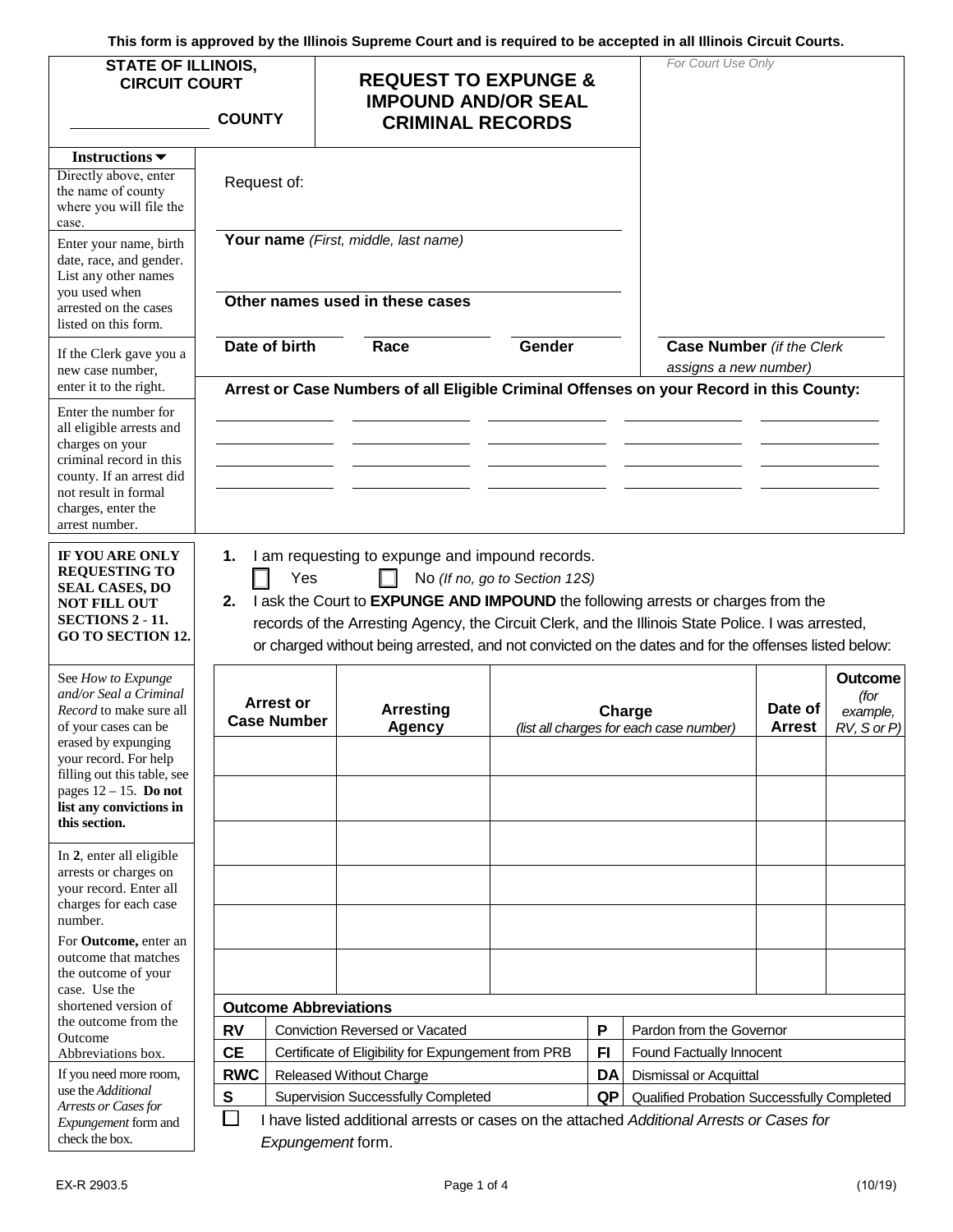**3.** I was not convicted of any offenses I want to expunge, unless *(Check the box that applies)*:

|  |  |  |  | $a.$ $\Box$ I was convicted, but the conviction was reversed or vacated; OR |
|--|--|--|--|-----------------------------------------------------------------------------|
|--|--|--|--|-----------------------------------------------------------------------------|

- $b.$   $\Box$  I received a pardon from the Governor of the State of Illinois allowing expungement. *(Attach a copy of the pardon.)*; OR
- c.  $\Box$  I received a Certificate of Eligibility for Expungement by the Prisoner Review Board. *(Attach a copy of the Certificate.)*; OR
- d.  $\Box$  I was found factually innocent in the case I am asking to expunge.
- **4. For at least one case, I was arrested and released, and no charges were filed against me.**
- **5.**  $\Box$  For at least one case, I was arrested for a minor traffic offense and released from custody without being charged.
- **6.**  $\Box$  For at least one case, I was charged, but was later acquitted, or released without being convicted.
- **7.**  $\Box$  For at least one case, I received a sentence of Qualified Probation; AND
	- a. At least 5 years have passed since my Qualified Probation ended successfully; AND
	- b. I have attached the results of a drug test that I passed within the last 30 days.
- **8.**  $\Box$  For at least one case, I received a sentence of supervision; AND
	- a.  $\Box$  For certain offenses listed in the law, at least 5 years have passed since I completed my supervision successfully; OR
	- $b.$   $\Box$  At least 2 years have passed since I completed my supervision successfully.
- **9. I** I am NOT seeking to expunge any arrests or charges that resulted in supervision for:
	- a. Driving Under the Influence; OR
	- b. Any sexual offense against a person under the age of 18; OR
	- c. Reckless Driving when I was 25 years of age or older.
- 10.  $\Box$  For at least one case, I received a sentence of supervision for Reckless Driving; AND
	- a. I was under the age of 25 when the offense was committed; AND
	- b. I have no other convictions for DUI or Reckless Driving; AND
	- c. I have reached the age of 25.
- Fee Waiver Pilot Program: **11.**  $\Box$  I qualify to have my filing fees and State Police fees waived under the Cook County
	- a. I am filing this *Request* in Cook County prior to January 1, 2021; AND
	- b. I am only seeking to expunge or seal arrests that resulted in my release without being charged or in cases that resulted in my acquittal, dismissal of the case, or a reversed or vacated conviction.
- **12.** I am requesting to seal records.

Yes No *(If no, skip Sections 13- 22)* 

```
 
SECTIONS 13 - 22. 
IF YOU ARE ONLY 
REQUESTING TO 
EXPUNGE CASES, 
DO NOT FILL OUT
```
can never be expunged).

a, b, c, or d describes

In **7**, your record must specifically state that you had Qualified Probation. It might also be called Second Chance, 410, 710,

your case.

In **3-11**, check ALL boxes that apply. In **3**, you cannot expunge a criminal conviction unless one of the special situations listed under checkboxes

1410, or TASC

 In **8**, if you got supervision for any case,

5 years must have passed since the end of the sentence for: • Domestic Battery; • Criminal Sexual

• Driving without Insurance; • Driving with registration suspended for Non-Insurance; • Display of False Insurance Card; • Scrap Processors to Keep Records; OR • 2 years must pass since the end of the sentence for all other supervisions (except those listed in **9**, which

probation.

Abuse;

 See *How to Expunge*  hidden by sealing your  $12 - 15$ . *and/or Seal a Criminal Record* to make sure your cases can be record. For help filling out this table see pages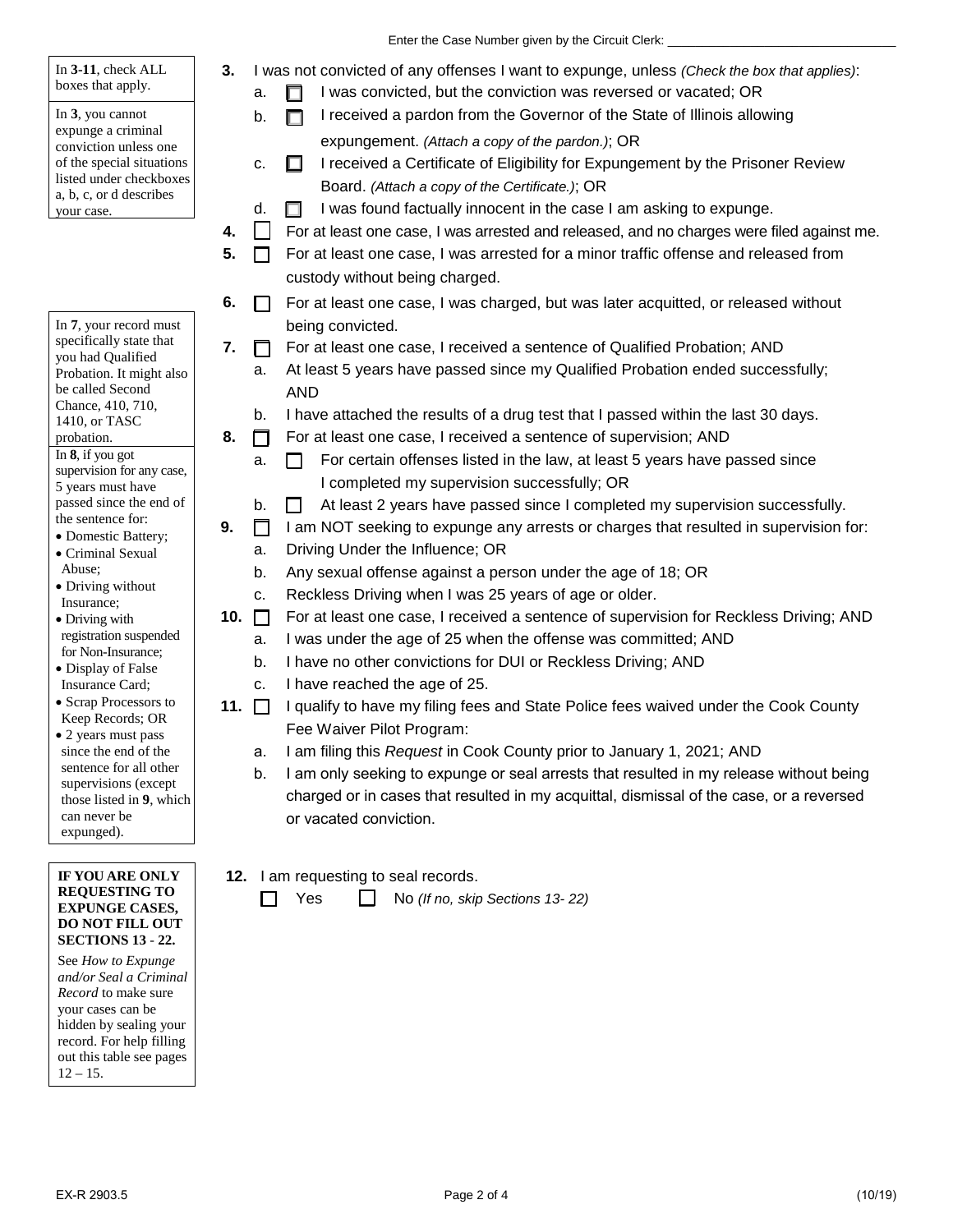Enter the Case Number given by the Circuit Clerk: \_\_\_\_\_\_\_\_\_\_\_\_\_\_\_\_\_\_\_\_\_\_\_\_\_\_\_\_\_\_

| In 13, enter all eligible<br>arrests, charges, and<br>convictions you want                                                                                                                     | 13.<br>I ask the Court to <b>SEAL</b> the following arrests, charges, or convictions from the records of the<br>Arresting Agency, the Circuit Clerk, and the Illinois State Police: |                                                                                                                                                                                                                                                                                                                                                                                |                                                                                                                                                                                                                                                                                                                                                                                                           |                                                      |           |                                            |                          |                                                   |  |
|------------------------------------------------------------------------------------------------------------------------------------------------------------------------------------------------|-------------------------------------------------------------------------------------------------------------------------------------------------------------------------------------|--------------------------------------------------------------------------------------------------------------------------------------------------------------------------------------------------------------------------------------------------------------------------------------------------------------------------------------------------------------------------------|-----------------------------------------------------------------------------------------------------------------------------------------------------------------------------------------------------------------------------------------------------------------------------------------------------------------------------------------------------------------------------------------------------------|------------------------------------------------------|-----------|--------------------------------------------|--------------------------|---------------------------------------------------|--|
| sealed. Enter all<br>charges for each case<br>number. For Outcome,<br>enter an outcome that                                                                                                    | <b>Arrest or Case</b><br><b>Number</b>                                                                                                                                              |                                                                                                                                                                                                                                                                                                                                                                                | <b>Arresting</b><br><b>Agency</b>                                                                                                                                                                                                                                                                                                                                                                         | Charge<br>(list all charges for each case<br>number) |           |                                            | Date of<br><b>Arrest</b> | <b>Outcome</b> (for<br>example, MC,<br>FC, or CE) |  |
| reflects the outcome of<br>your case. Use the<br>shortened version of<br>the outcome from the<br>Outcome<br>Abbreviations box.                                                                 |                                                                                                                                                                                     |                                                                                                                                                                                                                                                                                                                                                                                |                                                                                                                                                                                                                                                                                                                                                                                                           |                                                      |           |                                            |                          |                                                   |  |
| If you need more room<br>to list additional<br>eligible arrests or<br>charges use the<br><b>Additional Arrests or</b><br>Cases for Sealing form<br>and check the box.                          |                                                                                                                                                                                     |                                                                                                                                                                                                                                                                                                                                                                                |                                                                                                                                                                                                                                                                                                                                                                                                           |                                                      |           |                                            |                          |                                                   |  |
| 14–16 must be true for<br>you to use this form.                                                                                                                                                |                                                                                                                                                                                     | <b>Outcome Abbreviations</b>                                                                                                                                                                                                                                                                                                                                                   |                                                                                                                                                                                                                                                                                                                                                                                                           |                                                      |           |                                            |                          |                                                   |  |
| For 14, traffic offenses                                                                                                                                                                       | <b>MC</b>                                                                                                                                                                           | Misdemeanor Conviction                                                                                                                                                                                                                                                                                                                                                         |                                                                                                                                                                                                                                                                                                                                                                                                           |                                                      | <b>FC</b> | <b>Felony Conviction</b>                   |                          |                                                   |  |
| cannot be sealed unless                                                                                                                                                                        | <b>CE</b>                                                                                                                                                                           | Certificate of Eligibility for Sealing from PRB                                                                                                                                                                                                                                                                                                                                |                                                                                                                                                                                                                                                                                                                                                                                                           |                                                      | QP        | Qualified Probation Successfully Completed |                          |                                                   |  |
| they were an eligible<br>Class A or B<br>misdemeanor.                                                                                                                                          | - 1                                                                                                                                                                                 | I have listed additional arrests or cases on the attached Additional Arrests or Cases for<br>Sealing form.                                                                                                                                                                                                                                                                     |                                                                                                                                                                                                                                                                                                                                                                                                           |                                                      |           |                                            |                          |                                                   |  |
| In $17 - 21$ , check ALL<br>boxes that apply.                                                                                                                                                  | 14.                                                                                                                                                                                 | I am not asking to seal arrests or charges for minor traffic offenses, unless I was released                                                                                                                                                                                                                                                                                   |                                                                                                                                                                                                                                                                                                                                                                                                           |                                                      |           |                                            |                          |                                                   |  |
| In 17 and $18a - c$ , some<br>misdemeanor                                                                                                                                                      | without being charged.                                                                                                                                                              |                                                                                                                                                                                                                                                                                                                                                                                |                                                                                                                                                                                                                                                                                                                                                                                                           |                                                      |           |                                            |                          |                                                   |  |
| supervisions and                                                                                                                                                                               | 15.                                                                                                                                                                                 | I am not asking to seal arrests or charges for felony offenses, unless the felony was reduced                                                                                                                                                                                                                                                                                  |                                                                                                                                                                                                                                                                                                                                                                                                           |                                                      |           |                                            |                          |                                                   |  |
| convictions cannot be<br>sealed, like DUI, some                                                                                                                                                |                                                                                                                                                                                     | to an eligible misdemeanor, or is otherwise eligible to be sealed.                                                                                                                                                                                                                                                                                                             |                                                                                                                                                                                                                                                                                                                                                                                                           |                                                      |           |                                            |                          |                                                   |  |
| <b>Reckless Driving</b>                                                                                                                                                                        | 16.                                                                                                                                                                                 | I am not asking to seal a felony conviction that happened after the sealing of a prior felony                                                                                                                                                                                                                                                                                  |                                                                                                                                                                                                                                                                                                                                                                                                           |                                                      |           |                                            |                          |                                                   |  |
| conviction.<br>Offenses, Domestic<br>Battery, some Sexual<br>17.<br>At least 2 years have passed since I successfully completed my supervision, for eligible<br>Offenses, and Dog<br>offenses. |                                                                                                                                                                                     |                                                                                                                                                                                                                                                                                                                                                                                |                                                                                                                                                                                                                                                                                                                                                                                                           |                                                      |           |                                            |                          |                                                   |  |
| Fighting.<br>In 18b, some Class 3<br>and Class 4 felony                                                                                                                                        | At least 3 years have passed since the end of my last sentence (Unless #20 applies); AND<br>18.<br>(Check all that apply):                                                          |                                                                                                                                                                                                                                                                                                                                                                                |                                                                                                                                                                                                                                                                                                                                                                                                           |                                                      |           |                                            |                          |                                                   |  |
| offenses can be sealed,<br>like Theft, Possession<br>of Cannabis,<br>Possession of a<br>Controlled Substance,<br>and a few others.                                                             |                                                                                                                                                                                     | I received a misdemeanor conviction for an offense subject to sealing;<br>а.<br>I received a felony conviction for an offense subject to sealing. If it was a drug case,<br>b.<br>I have attached the results of a drug test that I passed within the last 30 days.<br>I successfully completed a sentence under Section 10 of the Cannabis Control Act,<br>c.<br>$\mathbf{1}$ |                                                                                                                                                                                                                                                                                                                                                                                                           |                                                      |           |                                            |                          |                                                   |  |
| For a complete list of<br>crimes that can and<br>cannot be sealed, see<br>the How to Expunge<br>and/or Seal a Criminal<br>Record.                                                              | 19.                                                                                                                                                                                 |                                                                                                                                                                                                                                                                                                                                                                                | Section 410 of the Illinois Controlled Substances Act, Section 70 of the<br>Methamphetamine Control and Community Protection Act, or Section 5-6-3.3<br>(Second Chance Probation) of the Unified Code of Corrections; AND I have<br>attached the results of a drug test that I passed within the last 30 days.<br>I am not asking to seal a felony conviction for which I currently have to register on a |                                                      |           |                                            |                          |                                                   |  |
| In 21, check the box if<br>you have completed one<br>of the listed educational                                                                                                                 |                                                                                                                                                                                     |                                                                                                                                                                                                                                                                                                                                                                                | public registry, including the Arsonist Registration Act, the Sex Offender Registration Act,<br>or the Murder and Violent Offender Against Youth Registration Act.                                                                                                                                                                                                                                        |                                                      |           |                                            |                          |                                                   |  |
| goals during your last<br>sentence. If 21 applies to<br>you, all eligible cases                                                                                                                | 20.                                                                                                                                                                                 | For at least one case, I received a Certificate of Eligibility for Sealing by the Prisoner<br>Review Board. (Attach a copy of the Certificate.)<br>I am eligible to seal all eligible cases upon completion of my LAST sentence because                                                                                                                                        |                                                                                                                                                                                                                                                                                                                                                                                                           |                                                      |           |                                            |                          |                                                   |  |
| can be sealed                                                                                                                                                                                  | 21.                                                                                                                                                                                 |                                                                                                                                                                                                                                                                                                                                                                                |                                                                                                                                                                                                                                                                                                                                                                                                           |                                                      |           |                                            |                          |                                                   |  |

I received a high school diploma, associate's degree, career certificate, vocational or

can be sealed immediately after the

sentence.

completion of your last